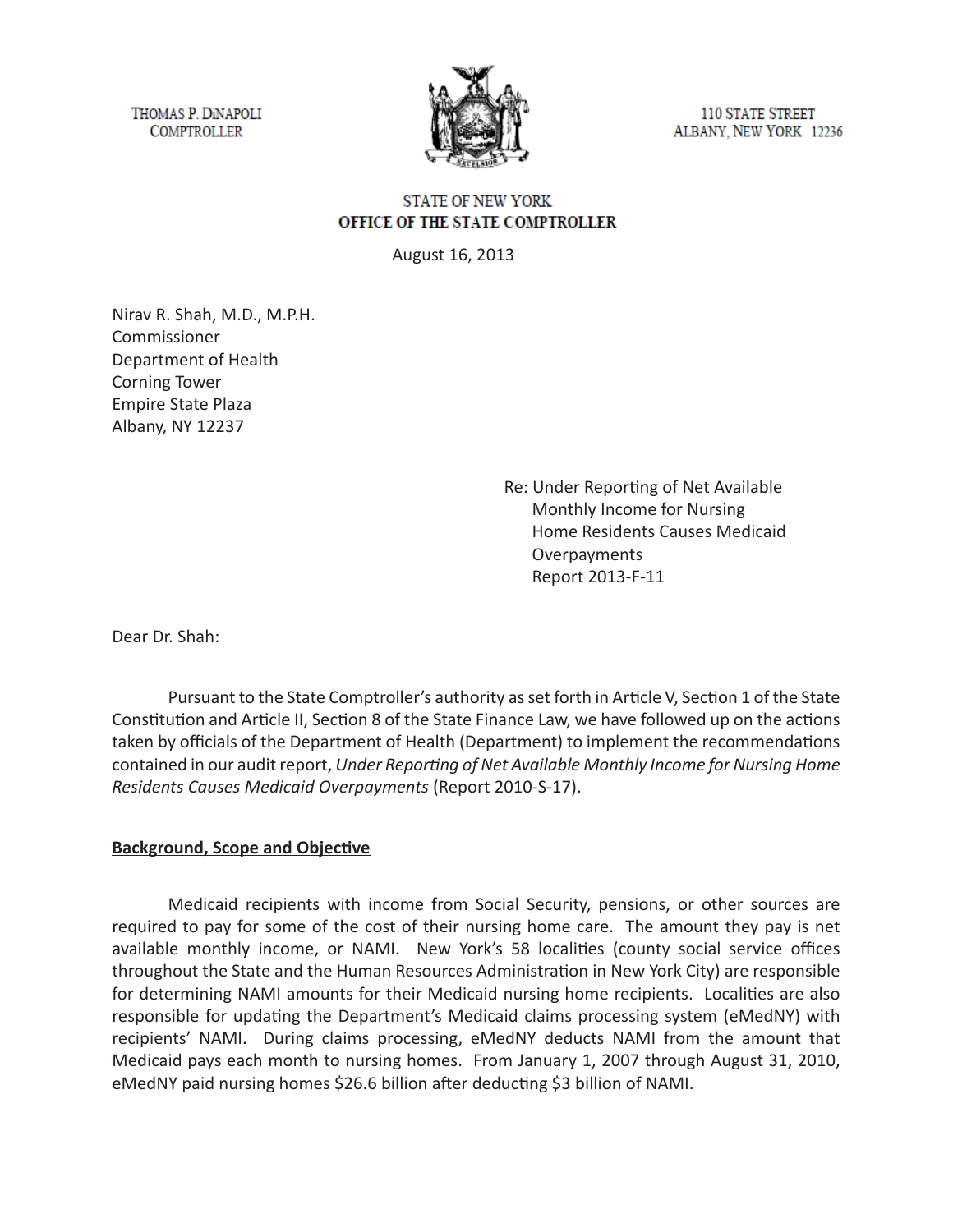We issued our initial audit report on September 28, 2011. Our objectives were to determine if eMedNY accurately processed NAMI when paying Medicaid claims for nursing home residents and if NAMI updates to eMedNY were completed in a timely manner. For the period January 1, 2007 through August 31, 2010, we estimated that Medicaid made overpayments of about \$42 million to nursing homes. Specifically, we determined eMedNY failed to deduct NAMI from nursing home claims whenever a provider excluded the first day of the month from its claim. This caused \$34.5 million in overpayments. Also, Medicaid overpaid nursing homes an additional \$7.5 million because localities were not determining and updating NAMI timely. The objective of our follow-up was to assess the extent of the implementation, as of May 31, 2013, of the five recommendations included in our initial audit report.

#### **Summary Conclusions and Status of Audit Recommendations**

Department officials made progress in addressing some of the problems we identified. This included the recovery of \$46 million. However, further actions are still needed. Of the initial report's five recommendations, three were implemented and two were not implemented.

#### **Follow-up Observations**

### **Recommendation 1**

*Design and implement controls in the Medicaid claims processing systems to properly apply residents' NAMIs towards the cost of their nursing home care.*

# Status - Not Implemented

Agency Action - The Department did not design and implement controls that would properly apply NAMI towards the cost of nursing home care. When processing monthly nursing home claims, eMedNY automatically reduces payments to nursing homes by the amount of Medicaid recipients' NAMI. However, eMedNY does not deduct NAMI from a claim when a nursing home does not bill for the first day of the month. During our initial audit, the typical daily Medicaid rate for nursing home care was about \$200 per resident, while the amount of NAMI retained by a nursing home was about \$1,000 per resident when the home did not bill for the first day of the month. Thus, nursing homes could generate material amounts of additional net income by not claiming the first of the month. Whenever eMedNY processed such claims, substantial overpayments resulted. Our initial audit identified \$34.5 million in Medicaid overpayments due to this processing deficiency. Until the proper controls are in place, there is significant risk that certain nursing homes will forego billing for the first day of the month to preclude the deduction of NAMI from their claims.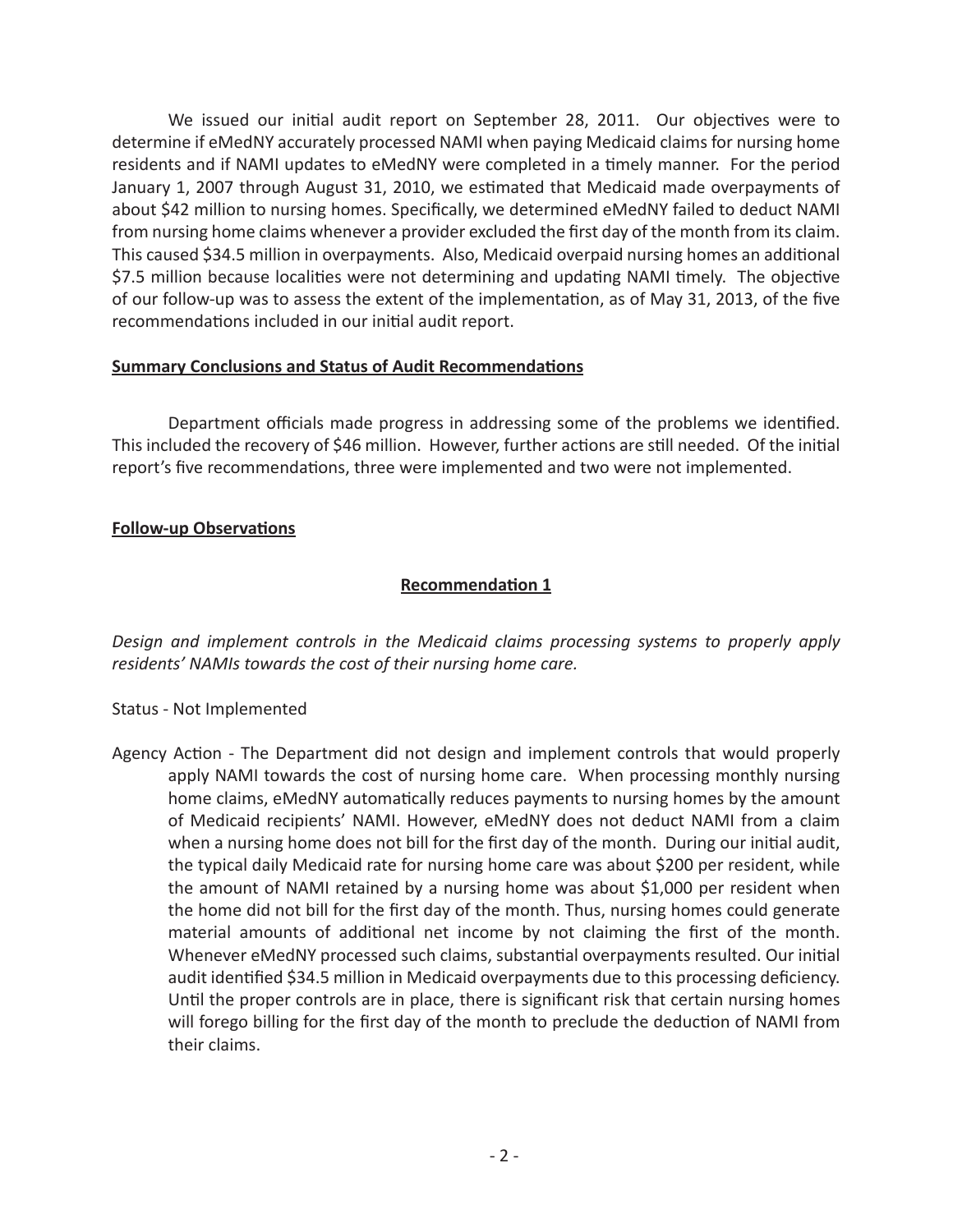# **Recommendation 2**

*Analyze the instances of under-applied NAMI and the overpayments identified by our audit. Recover overpayments as appropriate.* 

Status - Implemented

Agency Action - The Office of the Medicaid Inspector General (OMIG) investigates and recovers improper Medicaid payments on behalf of the Department. With a consultant's assistance, OMIG analyzed the instances of under-applied NAMI. The consultant visited the nursing homes that received overpayments, inspected their records, and identified additional instances of under-applied NAMI. At the time of our follow-up, OMIG's consultant had recovered \$30 million in overpayments and expected to recover additional overpayments totaling about \$16 million.

### **Recommendation 3**

*Examine the overpayments resulting from untimely posting of NAMI as identified in this report and make recovery where appropriate.*

Status - Implemented

Agency Action - As noted previously, OMIG and their consultant analyzed the overpayments we identified and made recoveries where appropriate.

# **Recommendation 4**

*Enhance Department oversight through such techniques as data analysis to identify and assist localities that may not be posting NAMI timely to eMedNY.*

Status - Not Implemented

Agency Action - The Department did not develop new techniques such as data analysis to identify and assist localities that may not be posting NAMI timely to eMedNY.

# **Recommendation 5**

*Advise localities to review residents' NAMI at time intervals sufficient enough to avoid overpayments that cannot be recovered.*

Status - Implemented

Agency Action - In December 2012, the Department issued a General Information System message (GIS 11 MA/029: OSC Audit – Reminder of Correct Procedures for NAMI Adjustments) to